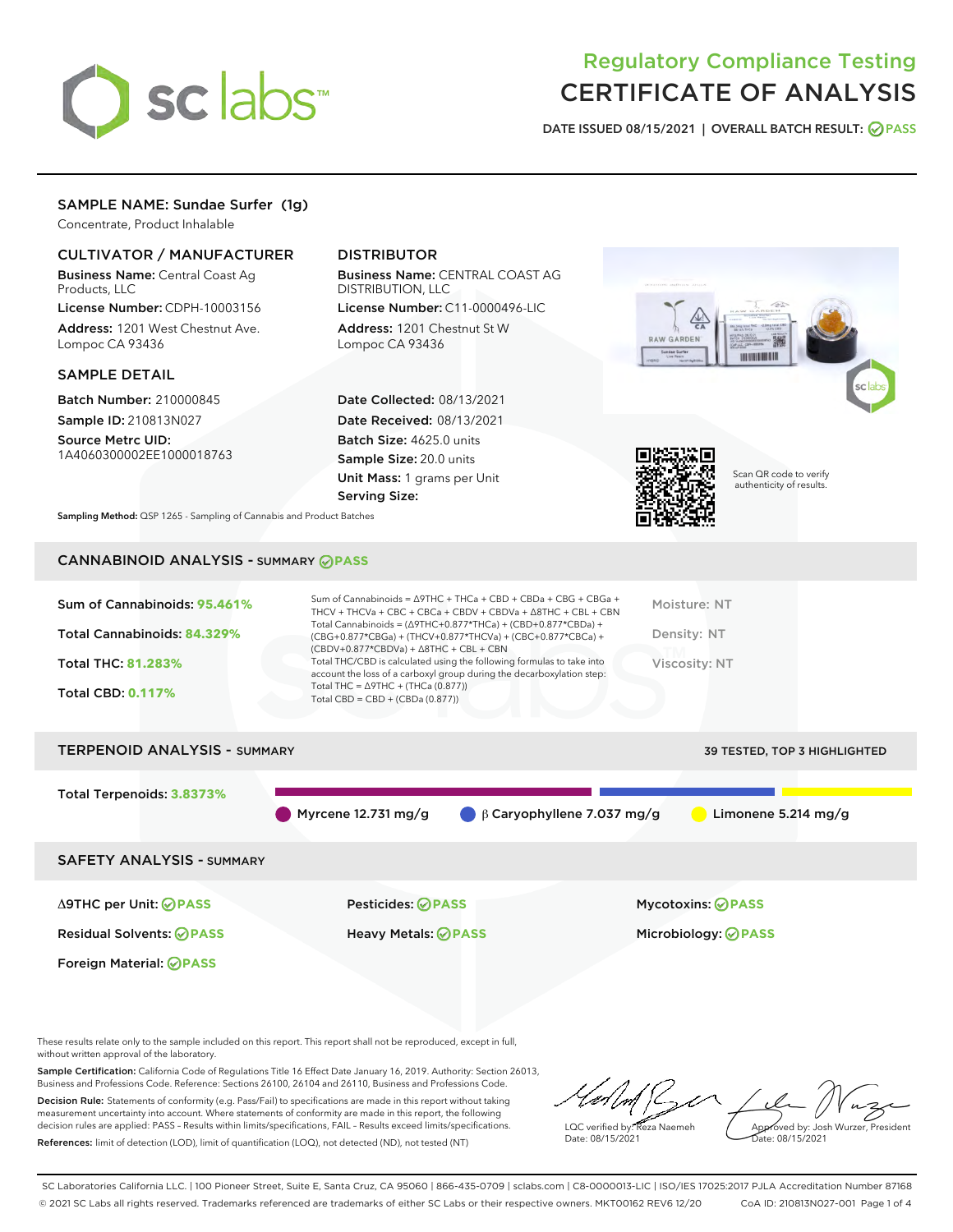



SUNDAE SURFER (1G) | DATE ISSUED 08/15/2021 | OVERALL BATCH RESULT: 2 PASS

#### CANNABINOID TEST RESULTS - 08/15/2021 2 PASS

Tested by high-performance liquid chromatography with diode-array detection (HPLC-DAD). **Method:** QSP 1157 - Analysis of Cannabinoids by HPLC-DAD

#### TOTAL CANNABINOIDS: **84.329%**

Total Cannabinoids (Total THC) + (Total CBD) + (Total CBG) + (Total THCV) + (Total CBC) + (Total CBDV) + ∆8THC + CBL + CBN

TOTAL THC: **81.283%** Total THC (∆9THC+0.877\*THCa)

TOTAL CBD: **0.117%**

Total CBD (CBD+0.877\*CBDa)

TOTAL CBG: 1.69% Total CBG (CBG+0.877\*CBGa)

TOTAL THCV: 0.382% Total THCV (THCV+0.877\*THCVa)

TOTAL CBC: 0.857% Total CBC (CBC+0.877\*CBCa)

TOTAL CBDV: ND Total CBDV (CBDV+0.877\*CBDVa)

| <b>COMPOUND</b>  | LOD/LOQ<br>(mg/g)          | <b>MEASUREMENT</b><br><b>UNCERTAINTY</b><br>(mg/g) | <b>RESULT</b><br>(mg/g) | <b>RESULT</b><br>(%) |
|------------------|----------------------------|----------------------------------------------------|-------------------------|----------------------|
| <b>THCa</b>      | 0.05/0.14                  | ±22.499                                            | 875.45                  | 87.545               |
| <b>A9THC</b>     | 0.06 / 0.26                | ±1.550                                             | 45.06                   | 4.506                |
| <b>CBGa</b>      | 0.1 / 0.2                  | ±0.81                                              | 15.6                    | 1.56                 |
| <b>CBCa</b>      | 0.07/0.28                  | ±0.422                                             | 8.63                    | 0.863                |
| <b>THCVa</b>     | 0.07/0.20                  | ±0.208                                             | 4.36                    | 0.436                |
| <b>CBG</b>       | 0.06/0.19                  | ±0.125                                             | 3.18                    | 0.318                |
| <b>CBDa</b>      | 0.02/0.19                  | ±0.039                                             | 1.33                    | 0.133                |
| <b>CBC</b>       | 0.2 / 0.5                  | ±0.03                                              | 1.0                     | 0.10                 |
| $\triangle$ 8THC | 0.1/0.4                    | N/A                                                | <b>ND</b>               | <b>ND</b>            |
| <b>THCV</b>      | 0.1/0.2                    | N/A                                                | <b>ND</b>               | <b>ND</b>            |
| <b>CBD</b>       | 0.07/0.29                  | N/A                                                | <b>ND</b>               | <b>ND</b>            |
| <b>CBDV</b>      | 0.04 / 0.15                | N/A                                                | <b>ND</b>               | <b>ND</b>            |
| <b>CBDVa</b>     | 0.03/0.53                  | N/A                                                | <b>ND</b>               | <b>ND</b>            |
| <b>CBL</b>       | 0.06 / 0.24                | N/A                                                | <b>ND</b>               | <b>ND</b>            |
| <b>CBN</b>       | 0.1/0.3                    | N/A                                                | <b>ND</b>               | <b>ND</b>            |
|                  | <b>SUM OF CANNABINOIDS</b> |                                                    | 954.61 mg/g             | 95.461%              |

#### **UNIT MASS: 1 grams per Unit**

| ∆9THC per Unit                                                                     | 1120 per-package limit | <b>PASS</b><br>45.06 mg/unit |  |  |
|------------------------------------------------------------------------------------|------------------------|------------------------------|--|--|
| <b>Total THC per Unit</b>                                                          |                        | 812.83 mg/unit               |  |  |
| <b>CBD per Unit</b>                                                                |                        | <b>ND</b>                    |  |  |
| <b>Total CBD per Unit</b>                                                          |                        | $1.17$ mg/unit               |  |  |
| Sum of Cannabinoids<br>per Unit                                                    |                        | 954.61 mg/unit               |  |  |
| <b>Total Cannabinoids</b><br>per Unit                                              |                        | 843.29 mg/unit               |  |  |
| <b>MOISTURE TEST RESULT</b><br>VISCOSITY TEST RESULT<br><b>DENSITY TEST RESULT</b> |                        |                              |  |  |

Not Tested

Not Tested

Not Tested

#### TERPENOID TEST RESULTS - 08/15/2021

Terpene analysis utilizing gas chromatography-flame ionization detection (GC-FID). **Method:** QSP 1192 - Analysis of Terpenoids by GC-FID

| <b>COMPOUND</b>         | LOD/LOQ<br>(mg/g) | <b>MEASUREMENT</b><br><b>UNCERTAINTY</b><br>(mg/g) | <b>RESULT</b><br>(mg/g)                         | <b>RESULT</b><br>$(\%)$ |
|-------------------------|-------------------|----------------------------------------------------|-------------------------------------------------|-------------------------|
| <b>Myrcene</b>          | 0.008 / 0.025     | ±0.1642                                            | 12.731                                          | 1.2731                  |
| $\beta$ Caryophyllene   | 0.004 / 0.012     | ±0.2505                                            | 7.037                                           | 0.7037                  |
| Limonene                | 0.005 / 0.016     | ±0.0746                                            | 5.214                                           | 0.5214                  |
| Linalool                | 0.009 / 0.032     | ±0.0845                                            | 2.223                                           | 0.2223                  |
| $\alpha$ Humulene       | 0.009 / 0.029     | ±0.0680                                            | 2.119                                           | 0.2119                  |
| $\alpha$ Bisabolol      | 0.008 / 0.026     | ±0.0733                                            | 1.372                                           | 0.1372                  |
| Guaiol                  | 0.009 / 0.030     | ±0.0565                                            | 1.198                                           | 0.1198                  |
| <b>Terpineol</b>        | 0.016 / 0.055     | ±0.0668                                            | 1.088                                           | 0.1088                  |
| $\alpha$ Pinene         | 0.005 / 0.017     | ±0.0092                                            | 1.069                                           | 0.1069                  |
| $\beta$ Pinene          | 0.004 / 0.014     | ±0.0119                                            | 1.038                                           | 0.1038                  |
| Fenchol                 | 0.010 / 0.034     | ±0.0229                                            | 0.591                                           | 0.0591                  |
| Ocimene                 | 0.011 / 0.038     | ±0.0178                                            | 0.556                                           | 0.0556                  |
| Valencene               | 0.009 / 0.030     | ±0.0301                                            | 0.437                                           | 0.0437                  |
| trans-β-Farnesene       | 0.008 / 0.025     | ±0.0133                                            | 0.376                                           | 0.0376                  |
| Terpinolene             | 0.008 / 0.026     | ±0.0068                                            | 0.332                                           | 0.0332                  |
| Caryophyllene<br>Oxide  | 0.010 / 0.033     | ±0.0132                                            | 0.287                                           | 0.0287                  |
| Nerolidol               | 0.009 / 0.028     | ±0.0144                                            | 0.229                                           | 0.0229                  |
| <b>Borneol</b>          | 0.005 / 0.016     | ±0.0074                                            | 0.175                                           | 0.0175                  |
| Camphene                | 0.005 / 0.015     | ±0.0008                                            | 0.066                                           | 0.0066                  |
| Fenchone                | 0.009 / 0.028     | ±0.0019                                            | 0.066                                           | 0.0066                  |
| Citronellol             | 0.003 / 0.010     | ±0.0026                                            | 0.054                                           | 0.0054                  |
| Cedrol                  | 0.008 / 0.027     | ±0.0018                                            | 0.034                                           | 0.0034                  |
| <b>Geranyl Acetate</b>  | 0.004 / 0.014     | ±0.0012                                            | 0.029                                           | 0.0029                  |
| Geraniol                | 0.002 / 0.007     | ±0.0012                                            | 0.027                                           | 0.0027                  |
| Sabinene Hydrate        | 0.006 / 0.022     | ±0.0010                                            | 0.025                                           | 0.0025                  |
| $\alpha$ Terpinene      | 0.005 / 0.017     | N/A                                                | <loq< th=""><th><loq< th=""></loq<></th></loq<> | <loq< th=""></loq<>     |
| Eucalyptol              | 0.006 / 0.018     | N/A                                                | <loq< th=""><th><loq< th=""></loq<></th></loq<> | <loq< th=""></loq<>     |
| Nerol                   | 0.003 / 0.011     | N/A                                                | <loq< th=""><th><loq< th=""></loq<></th></loq<> | <loq< th=""></loq<>     |
| Sabinene                | 0.004 / 0.014     | N/A                                                | ND                                              | <b>ND</b>               |
| $\alpha$ Phellandrene   | 0.006 / 0.020     | N/A                                                | <b>ND</b>                                       | <b>ND</b>               |
| 3 Carene                | 0.005 / 0.018     | N/A                                                | ND                                              | ND                      |
| p-Cymene                | 0.005 / 0.016     | N/A                                                | <b>ND</b>                                       | <b>ND</b>               |
| $\gamma$ Terpinene      | 0.006 / 0.018     | N/A                                                | ND                                              | <b>ND</b>               |
| (-)-Isopulegol          | 0.005 / 0.016     | N/A                                                | ND                                              | <b>ND</b>               |
| Camphor                 | 0.006 / 0.019     | N/A                                                | ND                                              | ND                      |
| Isoborneol              | 0.004 / 0.012     | N/A                                                | ND                                              | ND                      |
| Menthol                 | 0.008 / 0.025     | N/A                                                | ND                                              | <b>ND</b>               |
| R-(+)-Pulegone          | 0.003 / 0.011     | N/A                                                | ND                                              | <b>ND</b>               |
| $\alpha$ Cedrene        | 0.005 / 0.016     | N/A                                                | ND                                              | <b>ND</b>               |
| <b>TOTAL TERPENOIDS</b> |                   |                                                    | 38.373 mg/g                                     | 3.8373%                 |

SC Laboratories California LLC. | 100 Pioneer Street, Suite E, Santa Cruz, CA 95060 | 866-435-0709 | sclabs.com | C8-0000013-LIC | ISO/IES 17025:2017 PJLA Accreditation Number 87168 © 2021 SC Labs all rights reserved. Trademarks referenced are trademarks of either SC Labs or their respective owners. MKT00162 REV6 12/20 CoA ID: 210813N027-001 Page 2 of 4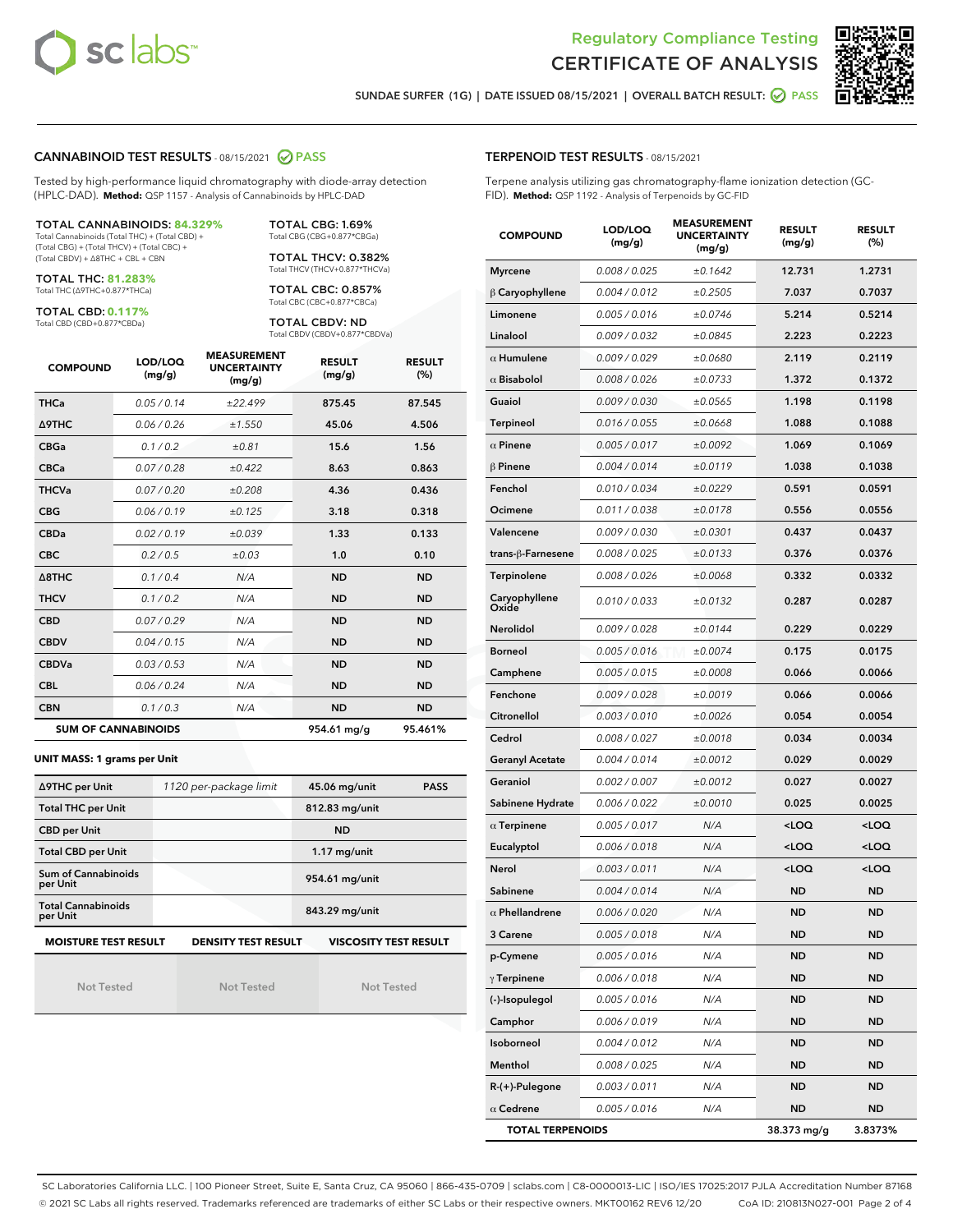



SUNDAE SURFER (1G) | DATE ISSUED 08/15/2021 | OVERALL BATCH RESULT: @ PASS

#### CATEGORY 1 PESTICIDE TEST RESULTS - 08/14/2021 2 PASS

Pesticide and plant growth regulator analysis utilizing high-performance liquid chromatography-mass spectrometry (HPLC-MS) or gas chromatography-mass spectrometry (GC-MS). \*GC-MS utilized where indicated. **Method:** QSP 1212 - Analysis of Pesticides and Mycotoxins by LC-MS or QSP 1213 - Analysis of Pesticides by GC-MS

| <b>COMPOUND</b>             | LOD/LOQ<br>$(\mu g/g)$ | <b>ACTION</b><br><b>LIMIT</b><br>$(\mu g/g)$ | <b>MEASUREMENT</b><br><b>UNCERTAINTY</b><br>$(\mu g/g)$ | <b>RESULT</b><br>$(\mu g/g)$ | <b>RESULT</b> |
|-----------------------------|------------------------|----------------------------------------------|---------------------------------------------------------|------------------------------|---------------|
| Aldicarb                    | 0.03/0.08              | $>$ LOD                                      | N/A                                                     | <b>ND</b>                    | <b>PASS</b>   |
| Carbofuran                  | 0.02 / 0.05            | $\ge$ LOD                                    | N/A                                                     | <b>ND</b>                    | <b>PASS</b>   |
| Chlordane*                  | 0.03/0.08              | $>$ LOD                                      | N/A                                                     | <b>ND</b>                    | <b>PASS</b>   |
| Chlorfenapyr*               | 0.03/0.10              | $\ge$ LOD                                    | N/A                                                     | <b>ND</b>                    | <b>PASS</b>   |
| Chlorpyrifos                | 0.02 / 0.06            | $\ge$ LOD                                    | N/A                                                     | <b>ND</b>                    | <b>PASS</b>   |
| Coumaphos                   | 0.02 / 0.07            | $\ge$ LOD                                    | N/A                                                     | <b>ND</b>                    | <b>PASS</b>   |
| Daminozide                  | 0.02 / 0.07            | $\ge$ LOD                                    | N/A                                                     | <b>ND</b>                    | <b>PASS</b>   |
| <b>DDVP</b><br>(Dichlorvos) | 0.03/0.09              | $\ge$ LOD                                    | N/A                                                     | <b>ND</b>                    | <b>PASS</b>   |
| <b>Dimethoate</b>           | 0.03/0.08              | $\ge$ LOD                                    | N/A                                                     | <b>ND</b>                    | <b>PASS</b>   |
| Ethoprop(hos)               | 0.03/0.10              | $\ge$ LOD                                    | N/A                                                     | <b>ND</b>                    | <b>PASS</b>   |
| Etofenprox                  | 0.02 / 0.06            | $\ge$ LOD                                    | N/A                                                     | <b>ND</b>                    | <b>PASS</b>   |
| Fenoxycarb                  | 0.03 / 0.08            | $\ge$ LOD                                    | N/A                                                     | <b>ND</b>                    | <b>PASS</b>   |
| Fipronil                    | 0.03/0.08              | $>$ LOD                                      | N/A                                                     | <b>ND</b>                    | <b>PASS</b>   |
| Imazalil                    | 0.02 / 0.06            | $\ge$ LOD                                    | N/A                                                     | <b>ND</b>                    | <b>PASS</b>   |
| Methiocarb                  | 0.02 / 0.07            | $\ge$ LOD                                    | N/A                                                     | <b>ND</b>                    | <b>PASS</b>   |
| Methyl<br>parathion         | 0.03/0.10              | $\ge$ LOD                                    | N/A                                                     | <b>ND</b>                    | <b>PASS</b>   |
| <b>Mevinphos</b>            | 0.03/0.09              | $\ge$ LOD                                    | N/A                                                     | <b>ND</b>                    | <b>PASS</b>   |
| Paclobutrazol               | 0.02 / 0.05            | $>$ LOD                                      | N/A                                                     | <b>ND</b>                    | <b>PASS</b>   |
| Propoxur                    | 0.03/0.09              | $\ge$ LOD                                    | N/A                                                     | <b>ND</b>                    | <b>PASS</b>   |
| Spiroxamine                 | 0.03 / 0.08            | $\ge$ LOD                                    | N/A                                                     | <b>ND</b>                    | <b>PASS</b>   |
| Thiacloprid                 | 0.03/0.10              | $\ge$ LOD                                    | N/A                                                     | <b>ND</b>                    | <b>PASS</b>   |
|                             |                        |                                              |                                                         |                              |               |

#### CATEGORY 2 PESTICIDE TEST RESULTS - 08/14/2021 @ PASS

| <b>COMPOUND</b>          | LOD/LOO<br>$(\mu g/g)$ | <b>ACTION</b><br>LIMIT<br>$(\mu g/g)$ | <b>MEASUREMENT</b><br><b>UNCERTAINTY</b><br>$(\mu g/g)$ | <b>RESULT</b><br>$(\mu g/g)$ | <b>RESULT</b> |
|--------------------------|------------------------|---------------------------------------|---------------------------------------------------------|------------------------------|---------------|
| Abamectin                | 0.03/0.10              | 0.1                                   | N/A                                                     | <b>ND</b>                    | <b>PASS</b>   |
| Acephate                 | 0.02/0.07              | 0.1                                   | N/A                                                     | <b>ND</b>                    | <b>PASS</b>   |
| Acequinocyl              | 0.02/0.07              | 0.1                                   | N/A                                                     | <b>ND</b>                    | <b>PASS</b>   |
| Acetamiprid              | 0.02/0.05              | 0.1                                   | N/A                                                     | <b>ND</b>                    | <b>PASS</b>   |
| Azoxystrobin             | 0.02/0.07              | 0.1                                   | N/A                                                     | <b>ND</b>                    | <b>PASS</b>   |
| <b>Bifenazate</b>        | 0.01/0.04              | 0.1                                   | N/A                                                     | <b>ND</b>                    | <b>PASS</b>   |
| <b>Bifenthrin</b>        | 0.02/0.05              | 3                                     | N/A                                                     | <b>ND</b>                    | <b>PASS</b>   |
| <b>Boscalid</b>          | 0.03/0.09              | 0.1                                   | N/A                                                     | <b>ND</b>                    | <b>PASS</b>   |
| Captan                   | 0.19/0.57              | 0.7                                   | N/A                                                     | <b>ND</b>                    | <b>PASS</b>   |
| Carbaryl                 | 0.02/0.06              | 0.5                                   | N/A                                                     | <b>ND</b>                    | <b>PASS</b>   |
| Chlorantranilip-<br>role | 0.04/0.12              | 10                                    | N/A                                                     | <b>ND</b>                    | <b>PASS</b>   |
| Clofentezine             | 0.03/0.09              | 0.1                                   | N/A                                                     | <b>ND</b>                    | <b>PASS</b>   |

| <b>CATEGORY 2 PESTICIDE TEST RESULTS</b> - 08/14/2021 continued |  |  |
|-----------------------------------------------------------------|--|--|
|                                                                 |  |  |

| <b>COMPOUND</b>               | LOD/LOQ<br>(µg/g) | <b>ACTION</b><br>LIMIT<br>(µg/g) | <b>MEASUREMENT</b><br><b>UNCERTAINTY</b><br>(µg/g) | <b>RESULT</b><br>(µg/g) | <b>RESULT</b> |
|-------------------------------|-------------------|----------------------------------|----------------------------------------------------|-------------------------|---------------|
| Cyfluthrin                    | 0.12 / 0.38       | $\overline{c}$                   | N/A                                                | <b>ND</b>               | <b>PASS</b>   |
| Cypermethrin                  | 0.11/0.32         | 1                                | N/A                                                | <b>ND</b>               | <b>PASS</b>   |
| Diazinon                      | 0.02 / 0.05       | 0.1                              | N/A                                                | <b>ND</b>               | <b>PASS</b>   |
| Dimethomorph                  | 0.03 / 0.09       | 2                                | N/A                                                | <b>ND</b>               | <b>PASS</b>   |
| Etoxazole                     | 0.02 / 0.06       | 0.1                              | N/A                                                | <b>ND</b>               | <b>PASS</b>   |
| Fenhexamid                    | 0.03 / 0.09       | 0.1                              | N/A                                                | <b>ND</b>               | <b>PASS</b>   |
| Fenpyroximate                 | 0.02 / 0.06       | 0.1                              | N/A                                                | <b>ND</b>               | <b>PASS</b>   |
| Flonicamid                    | 0.03 / 0.10       | 0.1                              | N/A                                                | <b>ND</b>               | <b>PASS</b>   |
| Fludioxonil                   | 0.03 / 0.10       | 0.1                              | N/A                                                | <b>ND</b>               | <b>PASS</b>   |
| Hexythiazox                   | 0.02 / 0.07       | 0.1                              | N/A                                                | <b>ND</b>               | <b>PASS</b>   |
| Imidacloprid                  | 0.04 / 0.11       | 5                                | N/A                                                | <b>ND</b>               | <b>PASS</b>   |
| Kresoxim-methyl               | 0.02 / 0.07       | 0.1                              | N/A                                                | <b>ND</b>               | <b>PASS</b>   |
| Malathion                     | 0.03 / 0.09       | 0.5                              | N/A                                                | <b>ND</b>               | <b>PASS</b>   |
| Metalaxyl                     | 0.02 / 0.07       | 2                                | N/A                                                | <b>ND</b>               | <b>PASS</b>   |
| Methomyl                      | 0.03 / 0.10       | $\mathcal{I}$                    | N/A                                                | <b>ND</b>               | <b>PASS</b>   |
| Myclobutanil                  | 0.03 / 0.09       | 0.1                              | N/A                                                | <b>ND</b>               | <b>PASS</b>   |
| Naled                         | 0.02 / 0.07       | 0.1                              | N/A                                                | <b>ND</b>               | <b>PASS</b>   |
| Oxamyl                        | 0.04 / 0.11       | 0.5                              | N/A                                                | <b>ND</b>               | <b>PASS</b>   |
| Pentachloronitro-<br>benzene* | 0.03 / 0.09       | 0.1                              | N/A                                                | <b>ND</b>               | <b>PASS</b>   |
| Permethrin                    | 0.04/0.12         | 0.5                              | N/A                                                | <b>ND</b>               | <b>PASS</b>   |
| Phosmet                       | 0.03 / 0.10       | 0.1                              | N/A                                                | <b>ND</b>               | <b>PASS</b>   |
| Piperonylbu-<br>toxide        | 0.02 / 0.07       | 3                                | N/A                                                | <b>ND</b>               | <b>PASS</b>   |
| Prallethrin                   | 0.03 / 0.08       | 0.1                              | N/A                                                | <b>ND</b>               | <b>PASS</b>   |
| Propiconazole                 | 0.02 / 0.07       | 0.1                              | N/A                                                | <b>ND</b>               | <b>PASS</b>   |
| Pyrethrins                    | 0.04 / 0.12       | 0.5                              | N/A                                                | <b>ND</b>               | <b>PASS</b>   |
| Pyridaben                     | 0.02 / 0.07       | 0.1                              | N/A                                                | <b>ND</b>               | <b>PASS</b>   |
| Spinetoram                    | 0.02 / 0.07       | 0.1                              | N/A                                                | <b>ND</b>               | <b>PASS</b>   |
| Spinosad                      | 0.02 / 0.07       | 0.1                              | N/A                                                | <b>ND</b>               | <b>PASS</b>   |
| Spiromesifen                  | 0.02 / 0.05       | 0.1                              | N/A                                                | <b>ND</b>               | <b>PASS</b>   |
| Spirotetramat                 | 0.02 / 0.06       | 0.1                              | N/A                                                | ND                      | <b>PASS</b>   |
| Tebuconazole                  | 0.02 / 0.07       | 0.1                              | N/A                                                | <b>ND</b>               | <b>PASS</b>   |
| Thiamethoxam                  | 0.03 / 0.10       | 5                                | N/A                                                | <b>ND</b>               | <b>PASS</b>   |
| Trifloxystrobin               | 0.03 / 0.08       | 0.1                              | N/A                                                | <b>ND</b>               | <b>PASS</b>   |

SC Laboratories California LLC. | 100 Pioneer Street, Suite E, Santa Cruz, CA 95060 | 866-435-0709 | sclabs.com | C8-0000013-LIC | ISO/IES 17025:2017 PJLA Accreditation Number 87168 © 2021 SC Labs all rights reserved. Trademarks referenced are trademarks of either SC Labs or their respective owners. MKT00162 REV6 12/20 CoA ID: 210813N027-001 Page 3 of 4